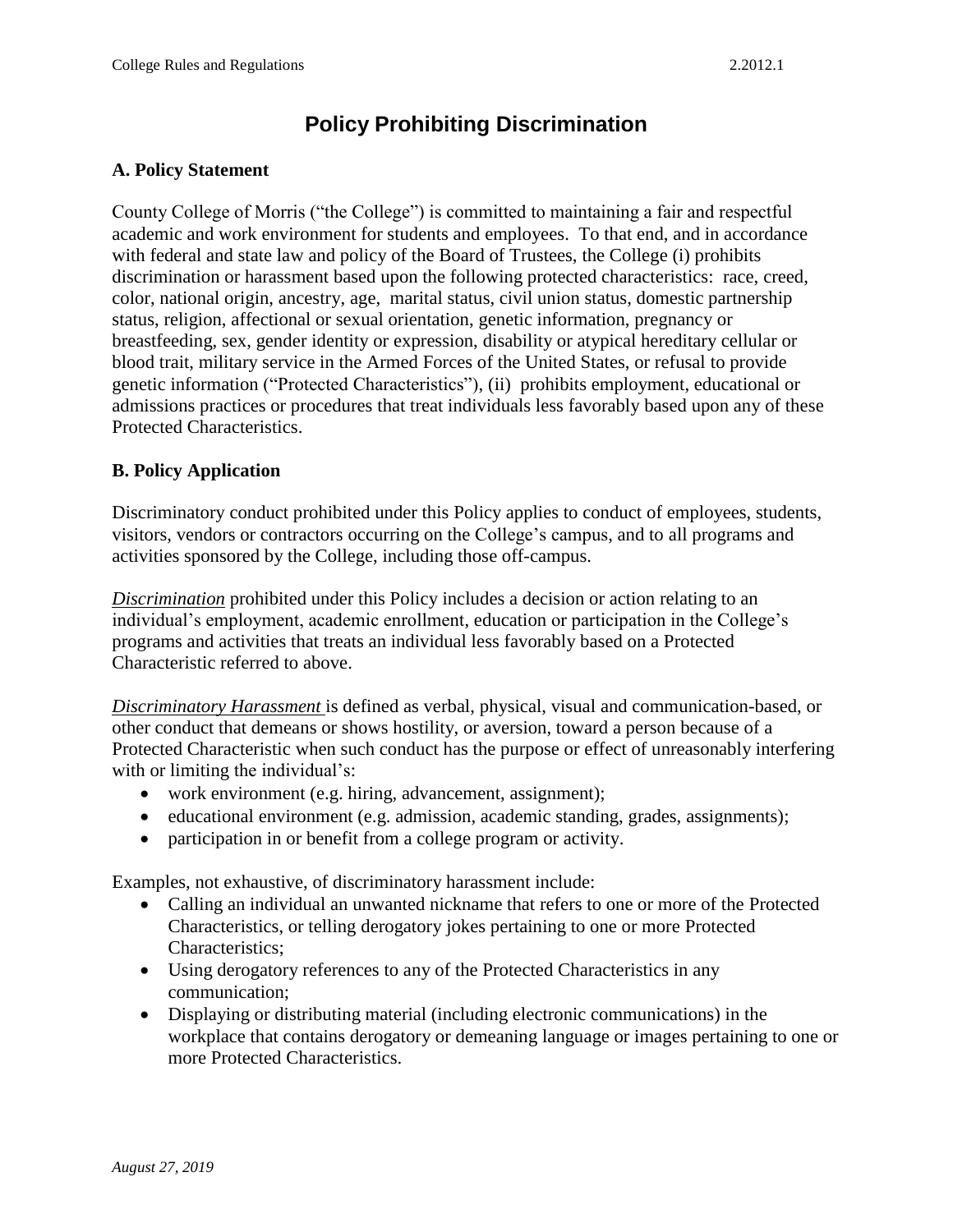Sexual Harassment." Copies of the "Policy Prohibiting Sexual Harassment" can be obtained Note: Allegations of sexual harassment are addressed under the College's "Policy Prohibiting from the offices of Human Resources, and Student Development and Enrollment Management, or accessed on the College website under Board Policies.

## **C. Purpose and Scope of Complaint Procedure**

The complaint procedure is intended to provide a fair and prompt determination about whether the Policy has been violated.

 against an individual after receiving credible information that the individual may have violated While in most cases the complainant will be the victim of the alleged discrimination or harassment, the College reserves the right to initiate investigative and enforcement proceedings the Policy.

In determining whether an alleged incident constitutes discrimination or harassment, the totality of the circumstances will be considered, including the nature of the incident as well as the context in which the alleged incidents occurred. If discrimination or harassment is found to have occurred, any record of previous incidents by the respondent will be considered in determining the sanctions or discipline to be imposed.

This procedure is not intended to impair or limit the rights of an individual to pursue a remedy available under state or federal law, or through other internal administratively guaranteed processes such as collective bargaining agreement grievance procedures or the student judiciary system. A complainant may simultaneously file a complaint through one of the internal processes and with an external agency to meet state or federal agency deadlines. If a complainant seeks relief from an outside administrative agency or judicial authority, the College reserves the right to defer the internal process if it appears that disposition of the complaint under such outside proceeding will or has appropriately responded to the alleged discrimination or harassment.

This Policy is not meant to address differences in opinion regarding valid employment determinations such as salary recommendations, promotion and tenure decisions, performance evaluations, hiring decisions, transfers or reassignments or termination or layoff because of lack of work or position elimination that arise out of legitimate operational and educational concerns and criteria. Nor is the Policy intended to address behaviors that do not constitute discrimination or discriminatory harassment as defined in the Policy. Offensive workplace behavior or personnel conflicts that do not violate this non-discrimination policy should be addressed to the appropriate supervisor or the Human Resources Office.

## **D. Retaliation**

Retaliation against an individual who alleges to be the victim of discrimination or harassment, or provides information in the course of an investigation into claims of discrimination or harassment prohibited under this Policy, or who testifies in any proceeding under this Policy, or who opposes a discriminatory practice, is prohibited by the Policy. Retaliation in any form is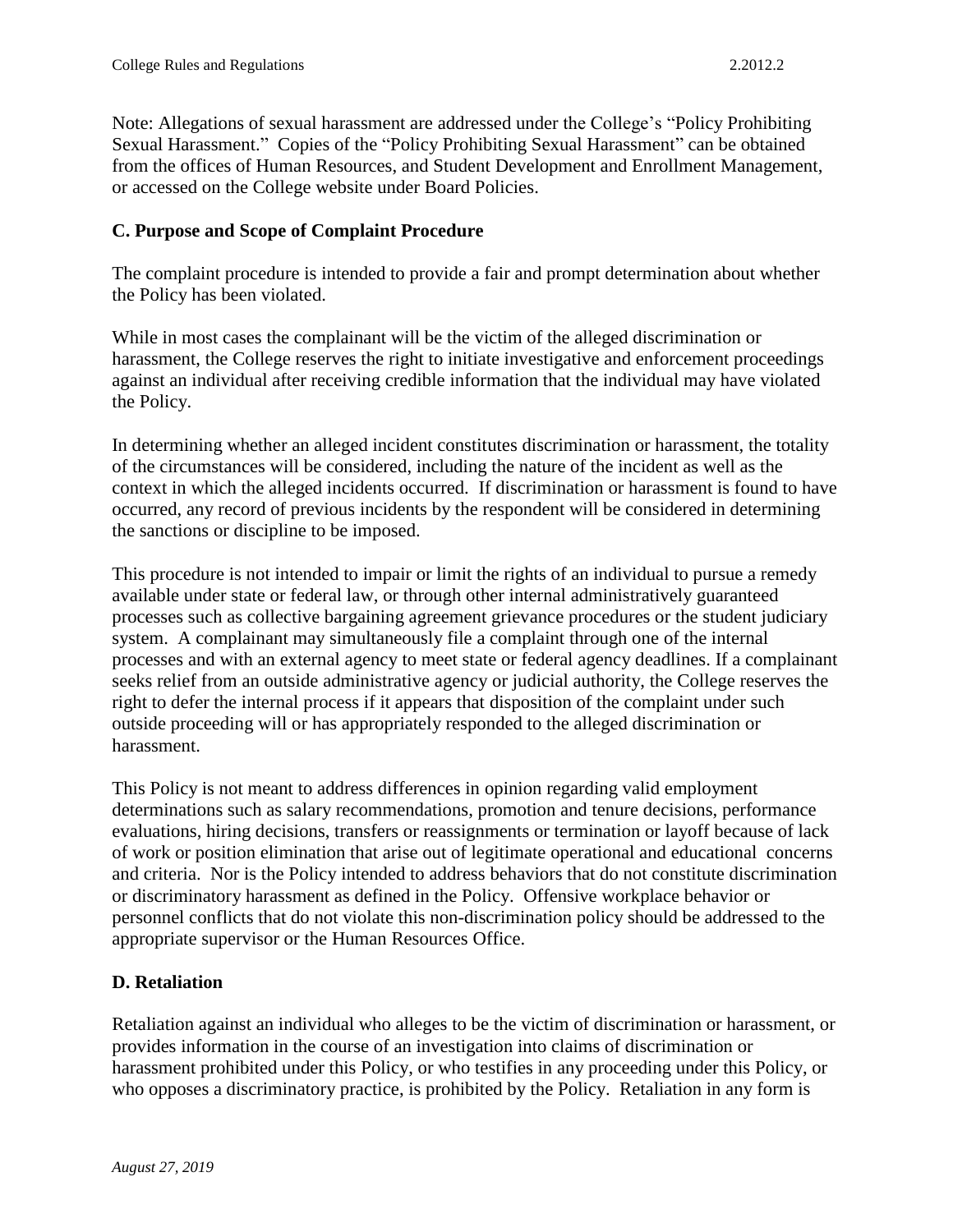prohibited whether or not the complainant prevails in the original case. No agent of the College may harass, coerce, intimidate or discriminate against an individual because the individual has filed a complaint or participated in a complaint resolution process under this Policy. If this happens, a separate complaint may be filed alleging retaliation or intimidation. The imposition of misconduct discipline that is not based upon a Protected Characteristic does not constitute harassment or retaliation under this Policy.

#### **E. False Accusations and Information**

An individual who knowingly makes a false accusation of prohibited discrimination/harassment or knowingly provides false information in the course of an investigation of a complaint may be subjected to administrative and/or disciplinary action. Complaints made in good faith and based upon credible information, however, even if found to be unsubstantiated, shall not be considered a false accusation.

## **F. Filing a Complaint**

Any person who believes they have been subjected to discrimination or harassment in violation of the Policy is encouraged to contact the College Affirmative Action/Equal Opportunity (AA/EO) Officer who is the Vice President of Human Resources and Labor Relations, County College of Morris, 214 Center Grove Road, Randolph, New Jersey 07869, 973-328-5037, or designee.

Complaints may be submitted orally in person or in writing in accordance with the timelines listed below. The AA/EO Officer will advise complainants about the complaint process. When appropriate, the AA/EO Officer may also recommend counseling or other support services to provide assistance to the complainant. The AA/EO Officer will maintain a record of all complaints received, determinations made and actions taken.

The College reserves the right to investigate and resolve a complaint or report of discrimination or harassment regardless of whether the complainant pursues the complaint. In such cases, the respondent shall be informed of the status of the investigation at reasonable times until the College's final disposition of the complaint, and will be given the opportunity to respond to the substance of the complaint as otherwise outlined in this policy.

*Timeliness:* Complainants are encouraged to submit a complaint as soon as possible after an alleged incident of discrimination or harassment has occurred. However, the College is aware that this is not always possible. Therefore, the College strongly encourages individuals who believe they have been discriminated against or harassed to file a complaint to the appropriate office within 90 calendar days following an incident. If the complainant can show good cause to do so, the AA/EO Officer may waive this timeline. This waiver should normally not exceed 120 calendar days from the date of the alleged discrimination or harassment.

*Privacy:* All complaints and investigations shall be handled, to the extent possible, in a manner that will protect the privacy interests of those involved. To the extent practical and appropriate under the circumstances, privacy shall be maintained throughout the investigatory process.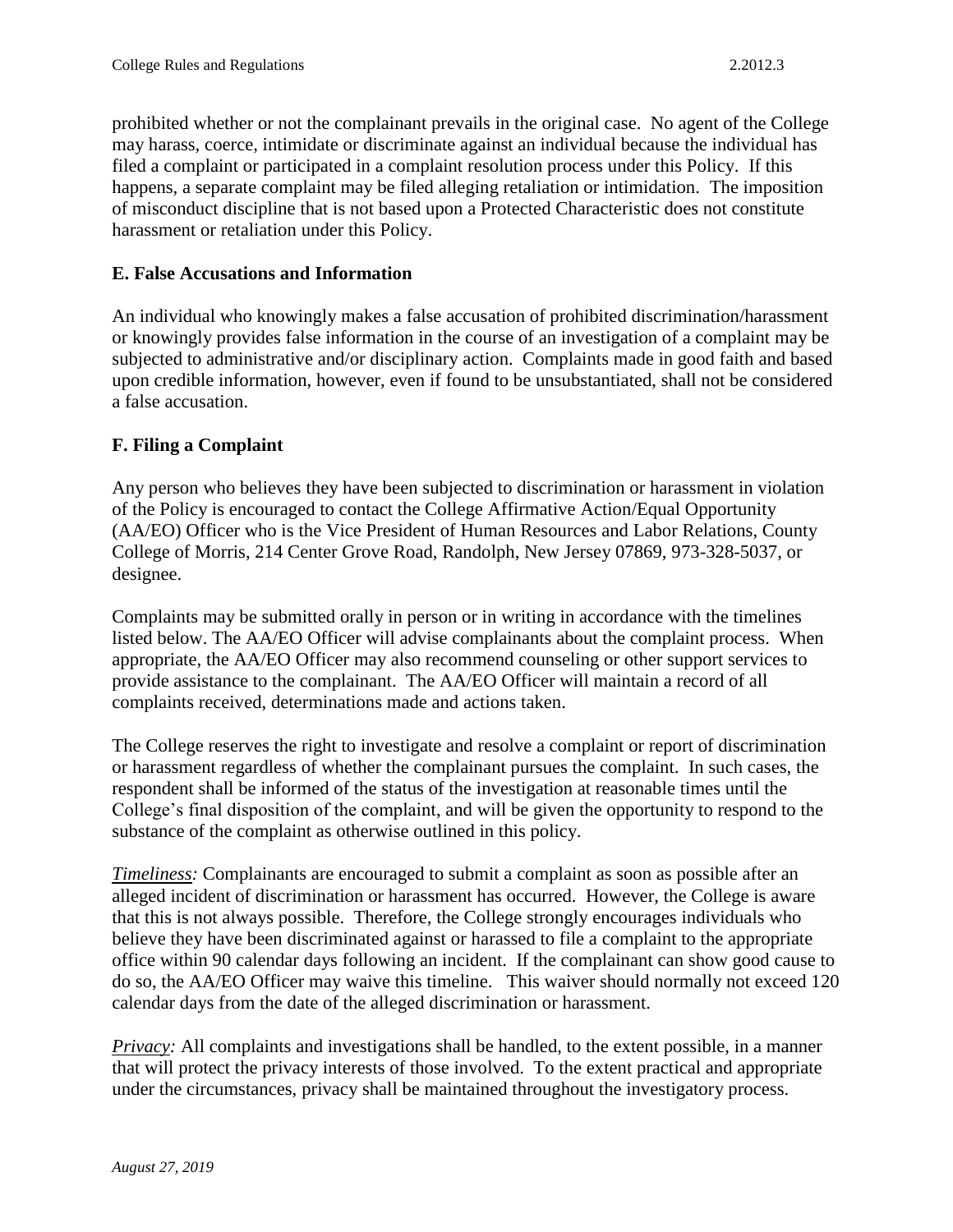Complainants will be advised that it is usually necessary to discuss the claims with the person(s) against whom the complaint was filed and other persons who may have relevant knowledge or who have a legitimate need to know about the matter. All persons interviewed, including witnesses, shall be directed not to discuss any aspect of the investigation with others in light of the important privacy interest of all concerned. Failure to comply with this directive may result in administrative and/or disciplinary action.

While the College will make every reasonable effort to honor a request for privacy or anonymity of the person reporting discrimination or harassment, the College is required to investigate and take remedial action in any situation where there is a reasonable basis to believe that violations of the Policy has occurred or is occurring. The discharge of these College obligations usually requires disclosure to the accused person of the identity of the person reporting the discrimination or harassment.

## *Confidential Resources*

Community-based private counselors, Employee Assistance Counselors and members of the clergy ("Community-Based Private Counselor") have a higher level of legally protected confidentiality than representatives of the College who have direct responsibility for identifying, investigating and eradicating discrimination. The confidentiality afforded to students by a County College of Morris counselor for the student population (hereafter referred to as a "campus counselor") is limited by the campus counselor's institutional responsibility to assure the safety and wellbeing of other students and members of the College community as described in the "Statement of Confidentiality" provided to students who consult a campus counselor. Anyone wishing to speak privately with a Community-Based Private Counselor about discrimination before reporting an incident to the College may contact a Community-Based Private Counselor. Referrals to such counseling are available as follows:

- 1. Students: Any student wishing to speak privately about concerns about possible discrimination or harassment may consult a campus counselor for referral to Community-Based Private Counseling services. In addition to providing referrals to Community-Based Private Counseling services, the campus counselor shall provide the student with a copy of this Policy.
- 2. Employees: Any full time employee wishing to speak privately about concerns of discrimination or harassment may do so through the Employee Assistance Program by contacting RWJ Barnabas Health One Source at 1-800-300-0628 and identifying themselves as an employee of the College.

Discussions with a campus counselor or a Community Based Private Counselor are not substitutes for reporting incidents of discrimination or harassment to the College. All members of the College community are encouraged to report suspected incidents of discrimination or harassment to the College so that corrective action can be taken.

Employees who wish to report an observed discrimination or harassment act anonymously may utilize the College's "Confidential Witness Report Form" located on the College website under Public Safety. The information reported remains confidential except for disclosures necessary to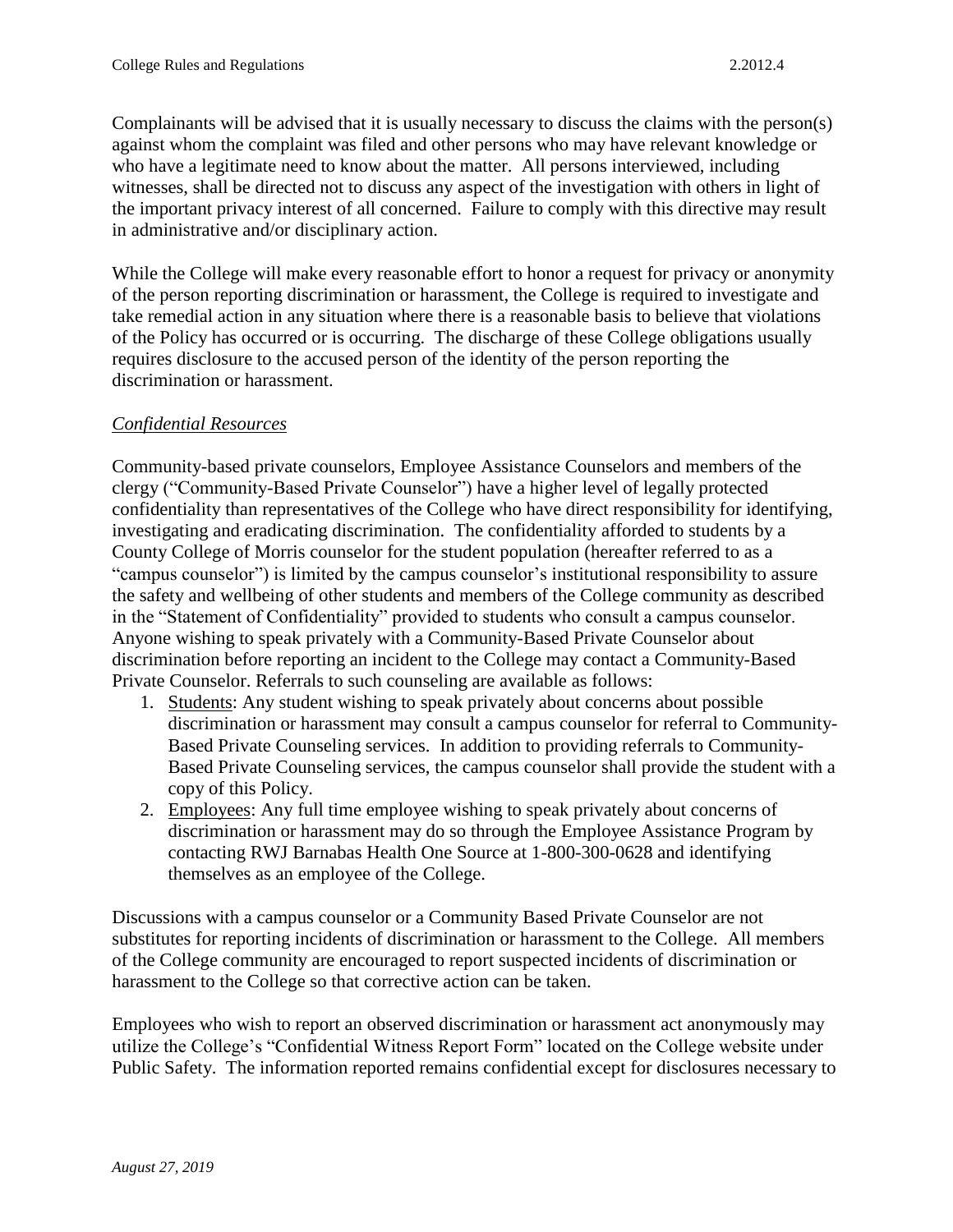ensure the safety of the College community. Public Safety will forward the information to the AA/EO Officer for further action.

 harassment experienced and/or observed. Sexual harassment is to be reported to the Title IX Coordinator as designated in the College's "Policy Prohibiting Sexual Harassment." Criminal *Reporting Responsibility:* All College employees, with the exception of employees designated as Confidential Resources, are required to report to the AA/EO Officer any discrimination or activities or health or safety risks are to be immediately reported to local police (911) or CCM Public Safety at 973-328-5550.

## **G. Investigation of Complaint**

Complaints against employees or non-College community member: For complaints alleging that a College employee or non-College community member violated the Policy, the AA/EO Officer shall appoint a trained investigator from the Department of Human Resources or shall appoint an independent outside professional to conduct the investigation. If the respondent is not a College employee or student and the College does not have the authority over the conduct, the College will provide the complainant assistance in contacting local law enforcement and community resources.

*Complaints against students:* For complaints alleging that a student violated the Policy, (whether filed by an employee, a student, or a third party on campus) the AA/EO Officer shall appoint a trained investigator from the Office of Student Development & Enrollment Management.

 signed, written response to the accusations. A copy of the respondent's response, if any, will be provided to the complainant. *Scope of Investigation* – The investigator assigned to a complaint shall notify the respondent that a complaint has been filed against them and inform the respondent of the nature of the complaint. If a written complaint has been filed, the investigator shall provide a copy of the complaint to the respondent and the respondent will be afforded fourteen (14) business days in which to provide a

 may otherwise be provided by statute or law. Both the complainant and respondent have the Investigation of all complaints shall include interviews of the complainant, the respondent, witnesses and other persons who may have knowledge of the alleged incidents. The investigator is authorized to contact any and all College personnel who may have information relevant to the complaint. The investigator shall have access to all relevant records of the College, except as right to have the presence of one support person present during investigation meetings.

*Time for completion of investigation* – All investigations shall be conducted expeditiously and normally shall be completed within twenty (20) business days after receipt of the complaint, except where the complainant agrees that a longer period of time would be appropriate or where extenuating or unusual circumstances make this timeframe impossible. Days when the College has scheduled a recess shall not be counted.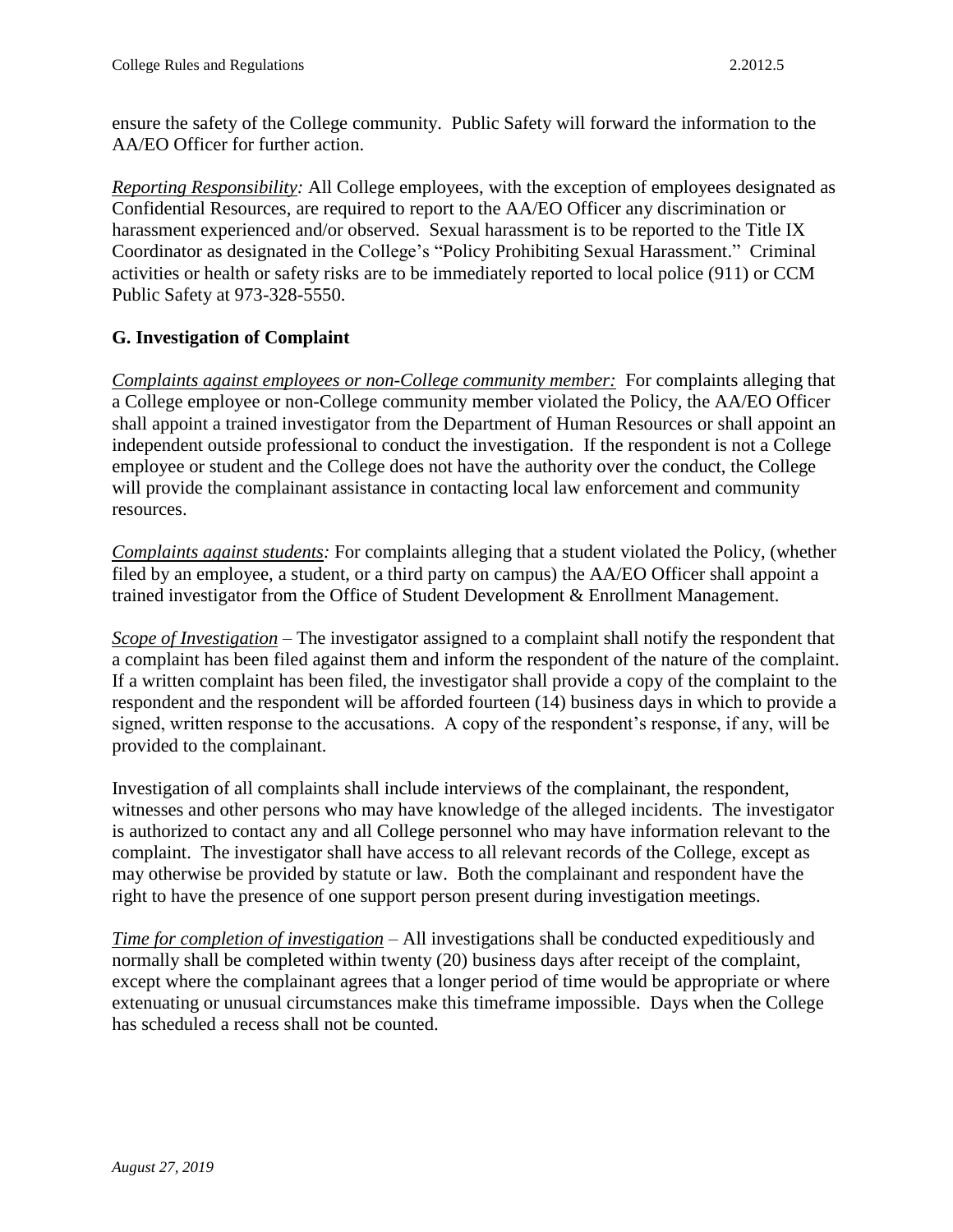## **H. Interim Measures**

 may modify the measures as more information becomes available. Interim measures may either If appropriate, the College may impose interim measures prior to or during the investigation and be remedial or protective and may include changes to class or work assignments or transportation arrangements.

## **I. Determination and Resolution of Complaint**

 additional evidence to the investigator. The investigator's final written report will then be The investigator shall be responsible for investigating the complaint of an alleged violation of the Policy. If the investigator determines that there is insufficient evidence to support the allegations, the investigator will prepare a preliminary written report of the investigation so stating and provide copies of the report to both the complainant and the respondent. The complainant and respondent will have five (5) business days to return any written comments or forwarded to the AA/EO Officer, who will determine if the file should be marked closed.

If the investigator's preliminary report determines that violations have occurred, copies of the preliminary report will be provided to both the complainant and the respondent who will have five (5) business days to return any written comments or additional evidence. The investigator's final written report will then be forwarded to the AA/EO Officer, who, as the facts of the case warrants:

- 1. May attempt to mediate a resolution of the complaint agreeable to both parties. Such resolution, at a minimum, must protect the complainant from further discrimination, harassment or retaliation. Where the parties agree to a resolution of the complaint, the agreement shall be reduced to writing, signed by both parties and sent to the designated College Vice President or Executive Director; or
- 2. Will prepare a final written report of the investigation, including recommended remedial measures and whether discipline is warranted. Copies of the final report shall be provided to the complainant and the respondent and the report will be sent to the designated College Vice President or Executive Director.

## **J. Enforcement of Mediated Agreements and Implementation of Investigator's Recommendations**

 Where a mediated agreement has been signed by both parties, the designated College Vice are implemented. In the case of a written report and recommendations, the College Vice President or Executive Director shall be responsible for ensuring that the terms of the agreement President or Executive Director shall review the written report promptly and decide whether to implement the remedial recommendations and what discipline, if any, shall be imposed. Both the respondent and the complainant shall be notified in writing of the decision by the designated College Vice President or Executive Director.

 *Student Respondents* – Where a respondent is a student, the AA/EO Officer's report and recommendations or the mediated agreement shall be forwarded to the Vice President of Student Development and Enrollment Management.